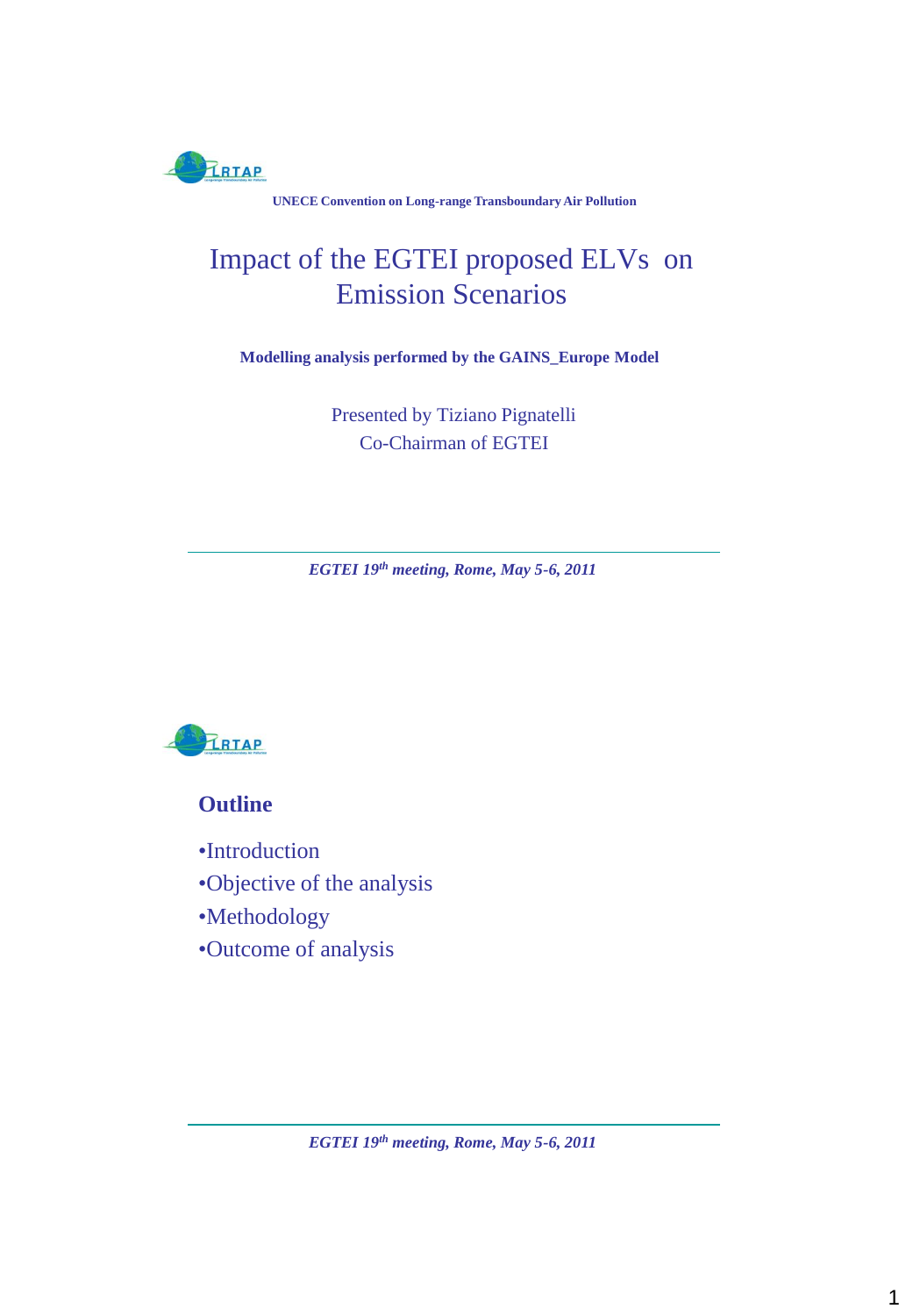

#### **Introduction**

In the frame of the UN-ECE Convention on Long Range Transboundary Air Pollution (LRTAP), the Expert Group on Techno-Economic Issues (EGTEI), technical body of the Convention, has been mandated to revised the ELVs in the Annexes IV, V, VI, VIII, to the 1999 Protocol to Abate Acidification, Eutrophication and Ground-level Ozone (Gothenburg Protocol) and elaborate a new Annex on dust and a new Annex on solvent content in products.

The work started in April 2008 and was concluded in June 2009.

*EGTEI 19th meeting, Rome, May 5-6, 2011*



### **Introduction**

Three options, corresponding to different ambition levels, were proposed by EGTEI, in the new Annexes, leaving the final choice to the negotiation process.

**Option 1:** ELV1, demanding but technically feasible option with the objective of achieving a high level of reduction. ELV1 is based upon a value ranging between the lower and upper BAT AEL (where available),

**Option 2**: ELV2, while technically demanding, pays greater attention to the costs of the measures for achieving reduction. ELV2 is based on the upper value of BAT AEL (where available),

**Option 3**: ELV 3, represents current practices based on the current legislation in a number of Parties to the Convention.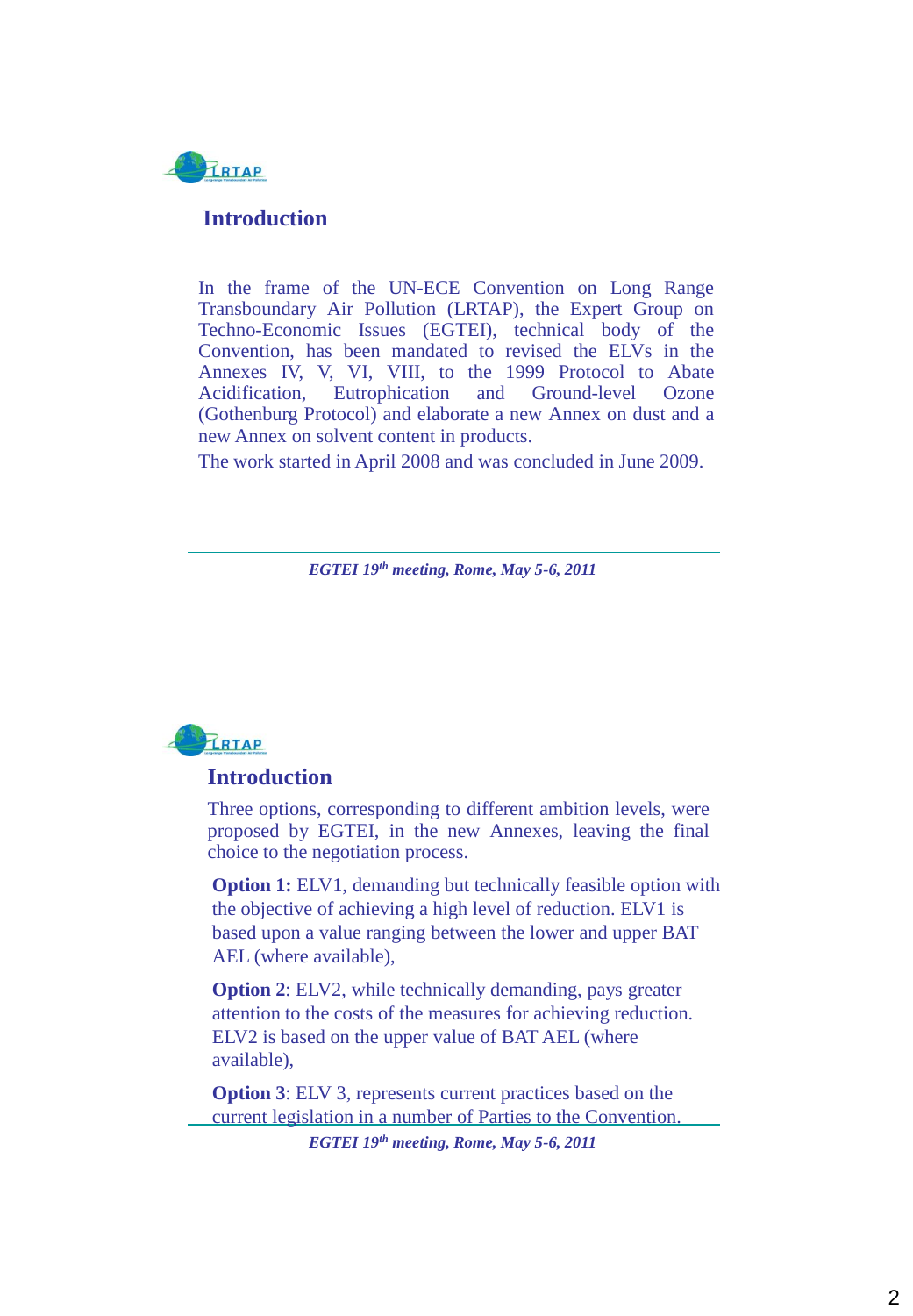

### *Objective of the analysis*

- 1. Establish a link between the work of EGTEI on ELVs and the Emission Scenarios developed by CIAM
- 2. Estimate the (additional) Emission Reductions and Costs, if any, to be in line the proposed ELVs. Estimate the "gap" between the Baseline Emission Scenario and the 3 Options.
- 3. Ultimately, provide the Delegation Experts with additional info to facilitate a choice on the EGTEI proposed Options (ambition levels).

*EGTEI 19th meeting, Rome, May 5-6, 2011*



### **Methodology**

Starting from the Gothenburg Baseline National Scenario, detailed output emissions, by technological option, in IIASA GAINS\_Europe Model, (SOx, NOx, TSP) a proper Excel Macro has been developed to perform the following tasks:

- *1. Compare the average EF (mg/m3), output of GAINS with the ELVs in the EGTEI Tables, for each source category, (Power Plant and Industrial Boilers Sectors).*
- *2. Identify which source categories are NOT in line with the ELVs, respectively, for the 3 options (ELVs stricter than current average value: average*  $EF > ELV_{1,2,3}$ *).*
- *3. Introduce upgrades in implementation of abatement technologies, such as the average EF is line with the 3 options.*
- *4. Re-calculate, for the concerned sectors, the emission reductions (and additional costs from GAINS), at the target year (2020).*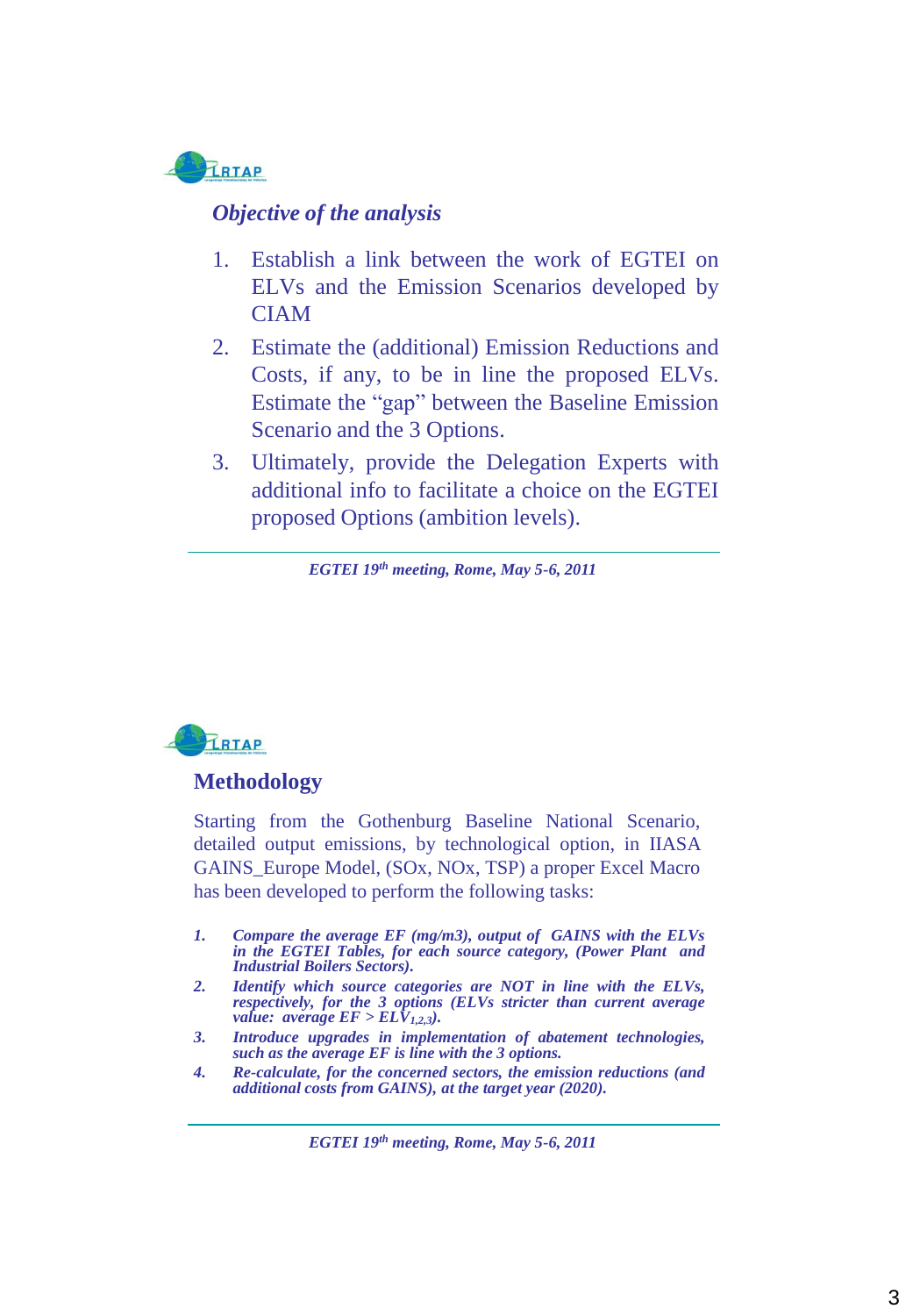

## **Example of GAINS output**

| Sector-Activity-Technology                                                                                                                         | Abbr.                             | Sectoral<br>activity | <b>Unabated</b><br>emission<br>factor | Removal<br>efficiency     | Abated<br>emission<br>factor | Coversion<br>coefficient | Abated<br>emission<br>factor | <b>Capacities : Emissions</b><br>controlled |                    |
|----------------------------------------------------------------------------------------------------------------------------------------------------|-----------------------------------|----------------------|---------------------------------------|---------------------------|------------------------------|--------------------------|------------------------------|---------------------------------------------|--------------------|
|                                                                                                                                                    |                                   | [Units]              | kt<br>NOx/Unit                        | $\mathbf{e}_{\mathbf{a}}$ | kt<br>NOx/Unit               | mg/m3/g/GJ               | mg/m3                        | 9 <sub>0</sub>                              | kt NO <sub>x</sub> |
| non-IGGC new power plants-<br>Natural gas (incl. other gases)-No<br>control-[10^15 Joules]                                                         | PP NEW-GAS-<br><b>NOC-[PJ]</b>    | 1727.347             | 0.070                                 | 0.000                     | 0.070                        | 1.060                    | 74.200                       | 100.000                                     | 120.914            |
| non-IGGC new power plants-<br><b>Gasoline and other light fractions</b><br>of oil (includes kerosene)-No<br>control-[10^15 Joules]                 | PP NEW-GSL-<br><b>NOC-FPJ1</b>    | 0.384                | 0.070                                 | 0.000                     | 0.070                        | 3.170                    | 221.900                      | 100,000                                     | 0.027              |
| non-IGGC new power plants-Hard/<br>coal, grade 1-Selective catalytic<br>reduction on new hard coal power<br>plants-[10^15 Joules]                  | PP NEW-HC1-<br>PHCSCR-[PJ]        | 471.725              | 0.150                                 | 80.000                    | 0.030                        | 2,860                    | 85.800                       | 100.000                                     | 14.152             |
| non-IGGC new power plants-<br><b>Heavy fuel oil-Selective catalytic</b><br>reduction on new oil and gas<br>power plants-[10^15 Joules]             | PP_NEW-HF-<br><b>POGSCR-[PJ]</b>  | 71.177               | 0.100                                 | 80,000                    | 0.020                        | 3.170                    | 63.400                       | 100.000                                     | 1.424              |
| non-IGGC new power plants-<br>Medium distillates (diesel, light<br>fuel oil)-No control-[10^15<br><b>Joules1</b>                                   | PP NEW-MD-<br>NOC-[PJ]            | 0.384                | 0.050                                 | 0.000                     | 0.050                        | 3.170                    | 158.500                      | 100.000                                     | 0.019              |
| non-IGGC new power plants-<br>Biomass fuels-No control-[10^15<br>Joules]                                                                           | PP NEW-OS1-<br><b>NOC-FPJ1</b>    | 123.867              | 0.065                                 | 0.000                     | 0.065                        | 2,860                    | 185,900                      | 100.000                                     | 8.051              |
| non-IGGC new power plants-Other<br>hiomass and waste fuels-<br>Selective catalytic reduction on<br>new hard coal power plants-<br>$[10^15$ Joules] | PP NEW-0S2-<br><b>PHCSCR-[PJ]</b> | 66.373               | 0.065                                 | 80.000                    | 0.013                        | 2.860                    | 37.180                       | 100.000                                     | 0.863              |

### **NOx Emissions by Control Option**

*EGTEI 19th meeting, Rome, May 5-6, 2011*



# **Example of EGTEI table**

| Fuel<br>type | Therm<br>al<br>input | Suggested ELV for NO <sub>x</sub> [mg/Nm <sup>3]b/</sup>      |                                                                                                                      |                                                                                                                                                                                                                                                                                                                                                                                                                                                                                                        |                                                           |                                                                                                                                 |                         |                                                                    |                                                                                                                                                                                                                                                                                                               |  |
|--------------|----------------------|---------------------------------------------------------------|----------------------------------------------------------------------------------------------------------------------|--------------------------------------------------------------------------------------------------------------------------------------------------------------------------------------------------------------------------------------------------------------------------------------------------------------------------------------------------------------------------------------------------------------------------------------------------------------------------------------------------------|-----------------------------------------------------------|---------------------------------------------------------------------------------------------------------------------------------|-------------------------|--------------------------------------------------------------------|---------------------------------------------------------------------------------------------------------------------------------------------------------------------------------------------------------------------------------------------------------------------------------------------------------------|--|
|              |                      | Option $1^{\nu}$                                              |                                                                                                                      |                                                                                                                                                                                                                                                                                                                                                                                                                                                                                                        | Option $2^U$                                              |                                                                                                                                 |                         | Option $3^U$                                                       |                                                                                                                                                                                                                                                                                                               |  |
|              | MWt<br>$\mathbf{h}$  |                                                               | <b>Lower BAT AEL</b>                                                                                                 | <b>Techniques</b>                                                                                                                                                                                                                                                                                                                                                                                                                                                                                      |                                                           | <b>Upper BAT</b><br><b>AEL</b>                                                                                                  | <b>Techniques</b>       |                                                                    | Legislation                                                                                                                                                                                                                                                                                                   |  |
|              | >300                 | New plane<br>100 (coal,<br>lignite)<br>100 (biomass,<br>peat) | Coal (PC): 90<br>Lignite (PC): 50<br>Coal, lignite (FBC): 50<br>Biomass, peat (PC): 50<br>Biomass, peat (FBC):<br>50 | Combination of Pm (air and fuel-<br>staging.<br>low NOx burner, reburning, etc.),<br>in combination<br>with SCR or combined<br>techniques<br>Combination of Pm (such as air<br>and fuel-staging, low NOx<br>burner, reburning, etc)<br>Combination of Pm<br>(such as air and fuel-staging)<br>Combination of Pm (air and fuel<br>staging, low NOX burner), if<br>necessary SNCR and/or SCR<br>Combination of Pm (air<br>distribution or by flue-gas<br>recirculation), if necessary SNCR<br>and/or SCR | New plants:<br>150 (coal, lignite)<br>150 (biomass, peat) | Coal (PC): 150<br>Lignite (PC): 200<br>Coal, lignite (FBC):<br>150<br>Biomass, peat (PC):<br>150<br>Biomass, peat<br>(FBC): 150 | Same as for<br>option 1 | New plants<br>200 (coal.<br>lignite).<br>200<br>(biomass.<br>peat) | EU-LCPD:(licence before<br>2002, <500MW): 600<br>EU-LCPD:(licence before<br>2002, >500MW): until<br>2016: 500: after 2016: 200<br><b>EU-LCPD:</b> (licence after<br>2002): 200<br><b>UNECE-GP: 200</b><br>EU-IED (permit before<br>$2014$ : 200<br>EU-IED (permit after<br>$2014$ : 150;<br>Lignite (PC): 200 |  |

#### **EGTEI Table in Annex V**

*EGTEI 19th meeting, Rome, May 5-6, 2011*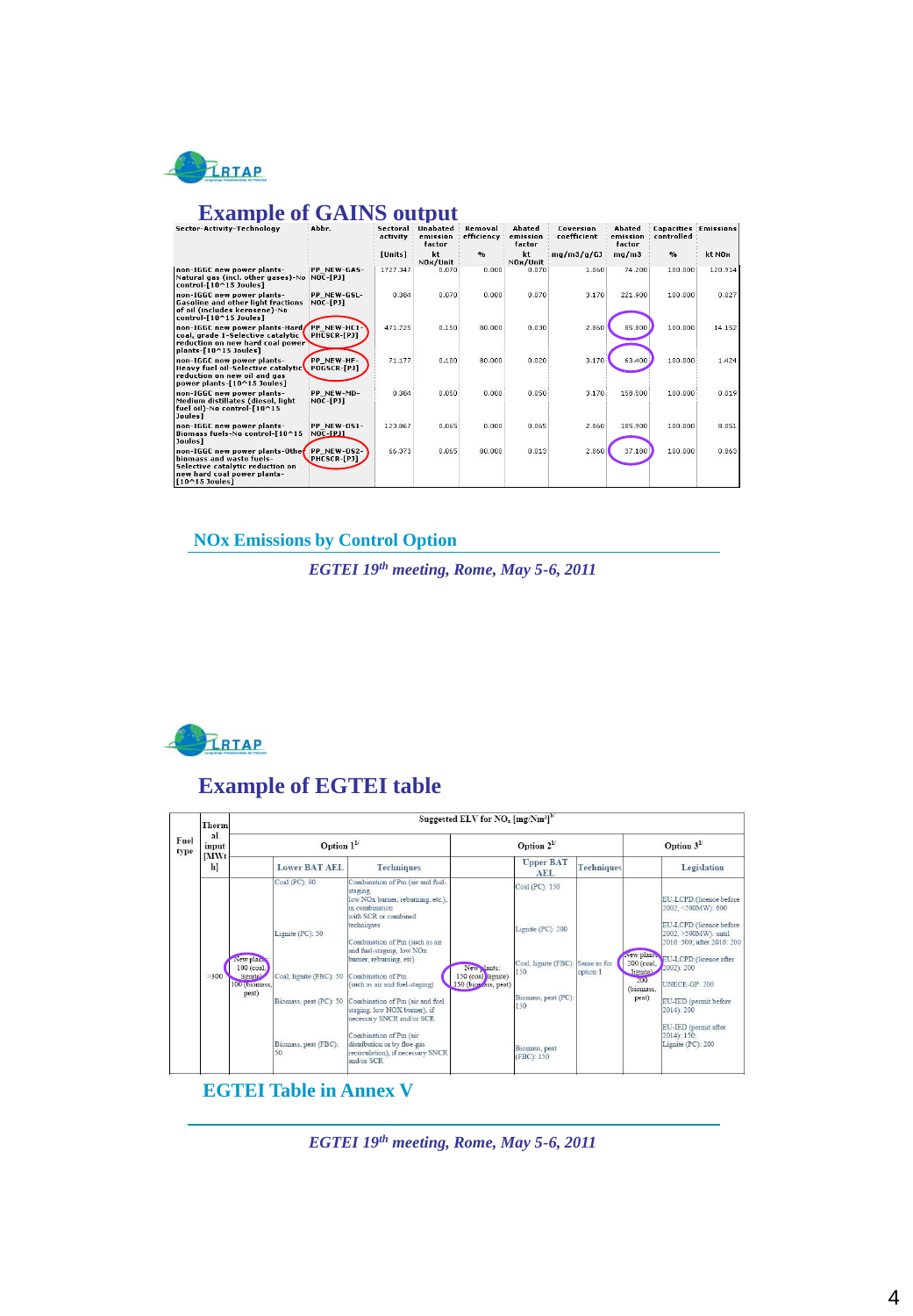

### **Assumptions and caviats**

- *Main Assumption*: The *average* EF (mg/m3) in GAINS, derived from annual emissions, at the target year, for each source category, is *comparable* with the ELVs in the EGTEI Tables.
- The *average* EF (mg/m3) is calculated, from GAINS output, as weighted average, taking the technology implementation rates, in each source category, as weight factors.

*EGTEI 19th meeting, Rome, May 5-6, 2011*





*EGTEI 19th meeting, Rome, May 5-6, 2011*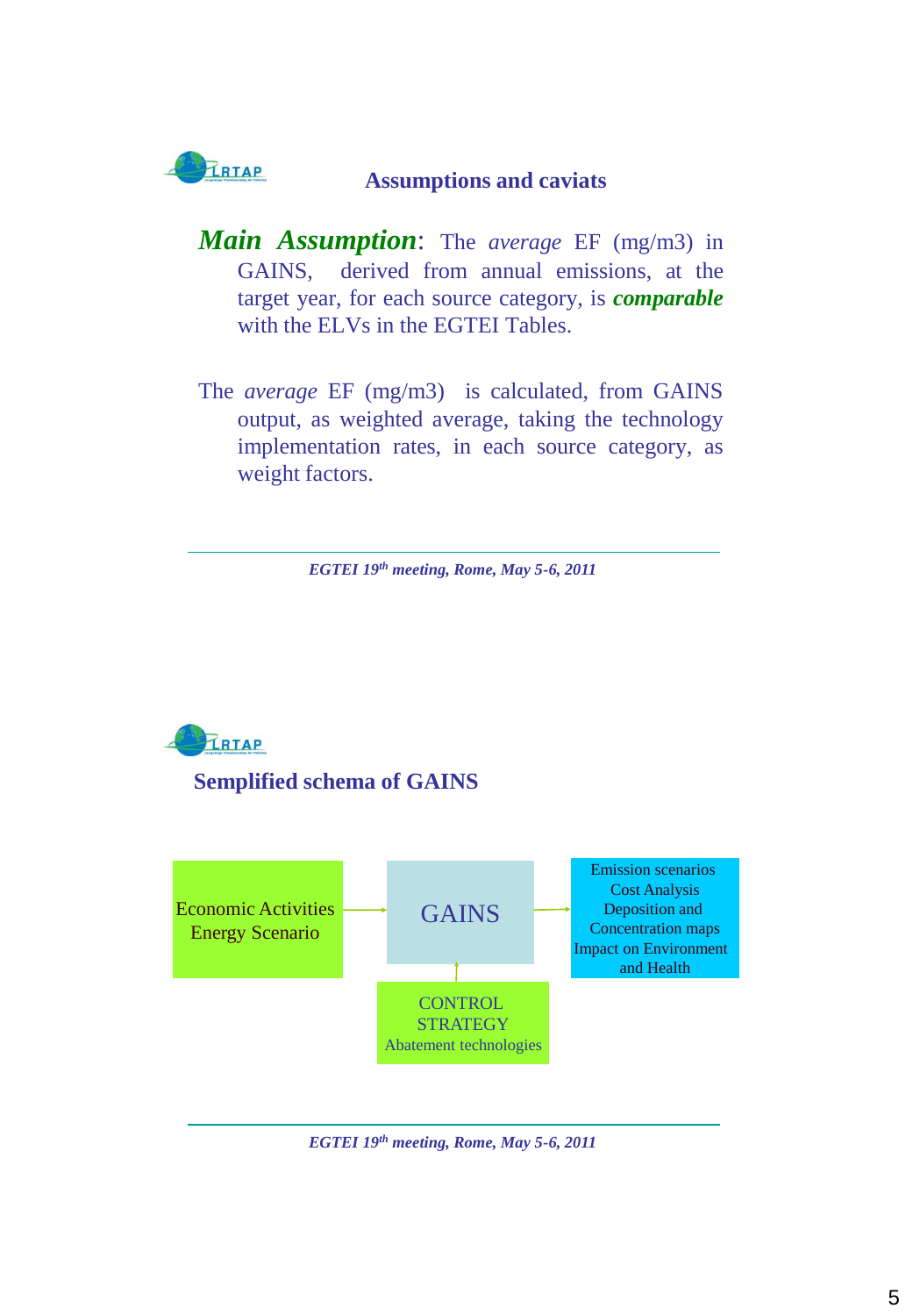| <b>LRTAP</b>                                       |                                                | <b>Example of outcome data</b> | <b>Test data NOT for</b> |                      |  |  |
|----------------------------------------------------|------------------------------------------------|--------------------------------|--------------------------|----------------------|--|--|
|                                                    | <b>Results: emissions and technology costs</b> |                                |                          |                      |  |  |
|                                                    | <b>Baseline</b>                                | OPT <sub>3</sub>               | OPT <sub>2</sub>         | OPT <sub>1</sub>     |  |  |
| <b>Exist PP</b><br><b>Emissions</b><br>$(kt_TSP)$  | 0.632                                          | 0.632                          | 0.628                    | 0.514                |  |  |
| emissions<br><b>New PP</b><br>$(kt_TSP)$           | 1.708                                          | 1.708                          | 1.653                    | 1.217                |  |  |
| <b>Total PP</b><br>emissions (kt_TSP)              | 2.340                                          | 2.340                          | 2.281                    | 1.731                |  |  |
| <b>Difference in emissions</b><br>vs Base (kt_TSP) | $\mathbf{0}$                                   | $\mathbf{0}$                   | $-0.059$<br>$-2,52%$     | $-0.609$<br>$-26.0%$ |  |  |
| <b>Additional tech costs</b><br>vs Base (M_Euro)   | $\mathbf{0}$                                   | $\mathbf{0}$                   | 0.0745                   | 1.2393               |  |  |
| <b>Total TSP Emissions</b><br>$2020$ (kt)          | 317.30                                         | 317.30                         | 317.25                   | 316.70               |  |  |

*EGTEI 19th meeting, Rome, May 5-6, 2011*



# **Pending Issues**

While for PM (TSP) the methodology works quite well and a combination of technologies is always found to match the 3 option ELVs….

For SOx and NOx, in some cases the GAINS technology does not allow to achieve the desired target.

- In principle, there are 3 potential reasons:
- 1) The ELV is too much ambitious
- 2) The EF in the GAINS Tech is not updated

3) The comparison is meaningless in those cases

Calculations available for IT, FR, UK, SP, NL

Advices from national experts is needed.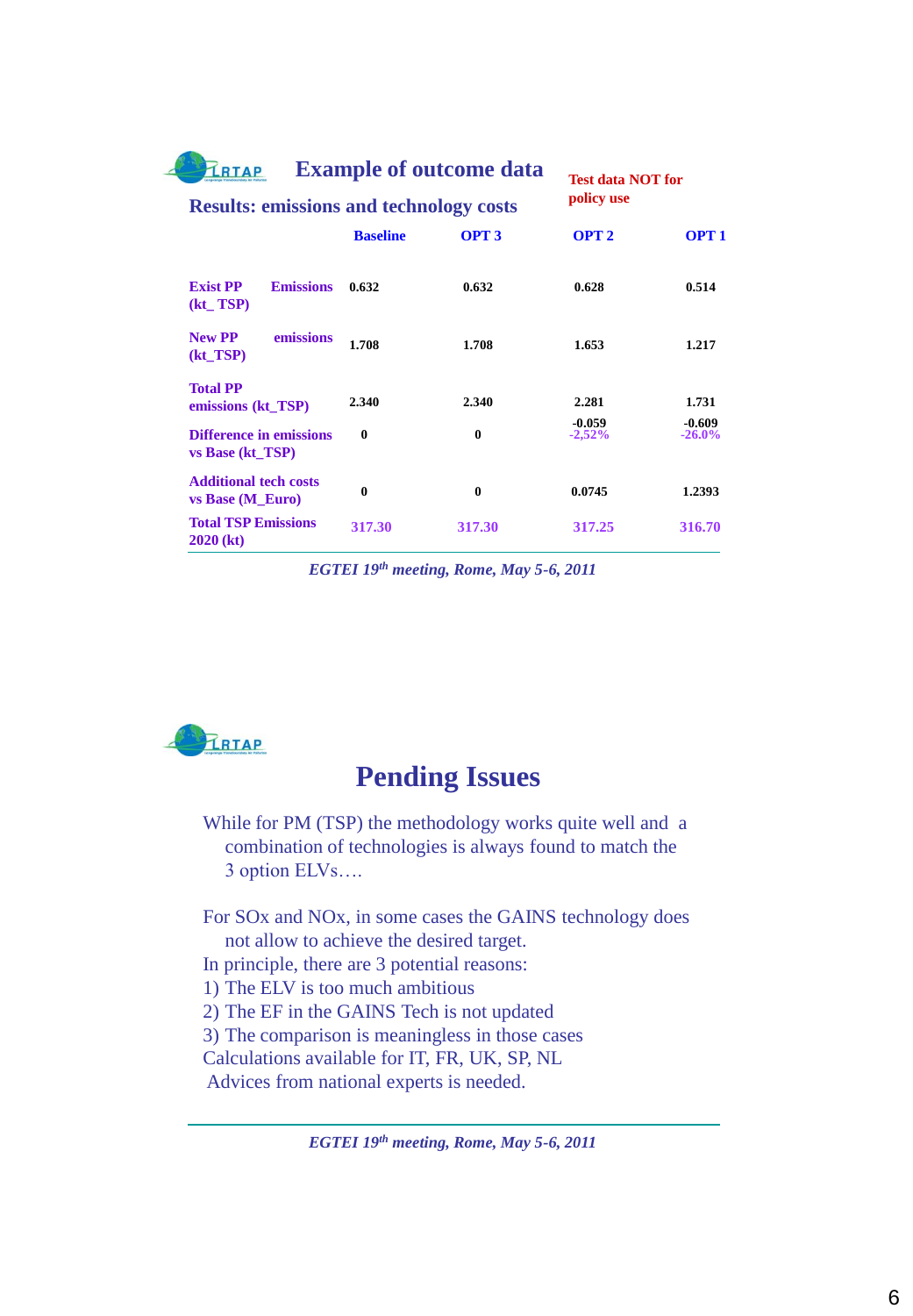

**Pending Issues**

| <b>NO<sub>x</sub></b> Emissions<br>Tech: CM, SCR, |                      |                              |                 |                 |             |          |  |  |
|---------------------------------------------------|----------------------|------------------------------|-----------------|-----------------|-------------|----------|--|--|
|                                                   | $LCP_G$<br><b>AS</b> | PP_EX_<br>OTH-<br><b>GAS</b> | Liquid<br>fuels | EX              | $>300$ MWth |          |  |  |
|                                                   | mg/Nm3               |                              | mg/Nm3          |                 | mg/Nm3      | Av<br>ΕF |  |  |
| $EF_m$                                            | <b>Option 1</b>      | <b>Option 2</b>              |                 | <b>Option 3</b> | mg/<br>Nm3  |          |  |  |
| 155.33<br>88.76                                   | 80                   |                              | 100             |                 | 300         | 99.8     |  |  |

*EGTEI 19th meeting, Rome, May 5-6, 2011*



### **Conclusions**

Taking in due account all the caveats concerning the comparability of GAINS output with EGTEI suggested ELVs (defined or derived in different ways)…

The methodology developed allows to identify, as first approximation, the combinations of techs which deliver concentration values (mg/m3), in line with the EGTEI proposed ELVs.

The Excel macros developed, (once finalized) can be used by everybody, to share methodology, data and results

The analysis is limited to the SOx, NOx and TSP pollutants and Power Plant and Industrial Boilers sectors.

*EGTEI 19th meeting, Rome, May 5-6, 2011*